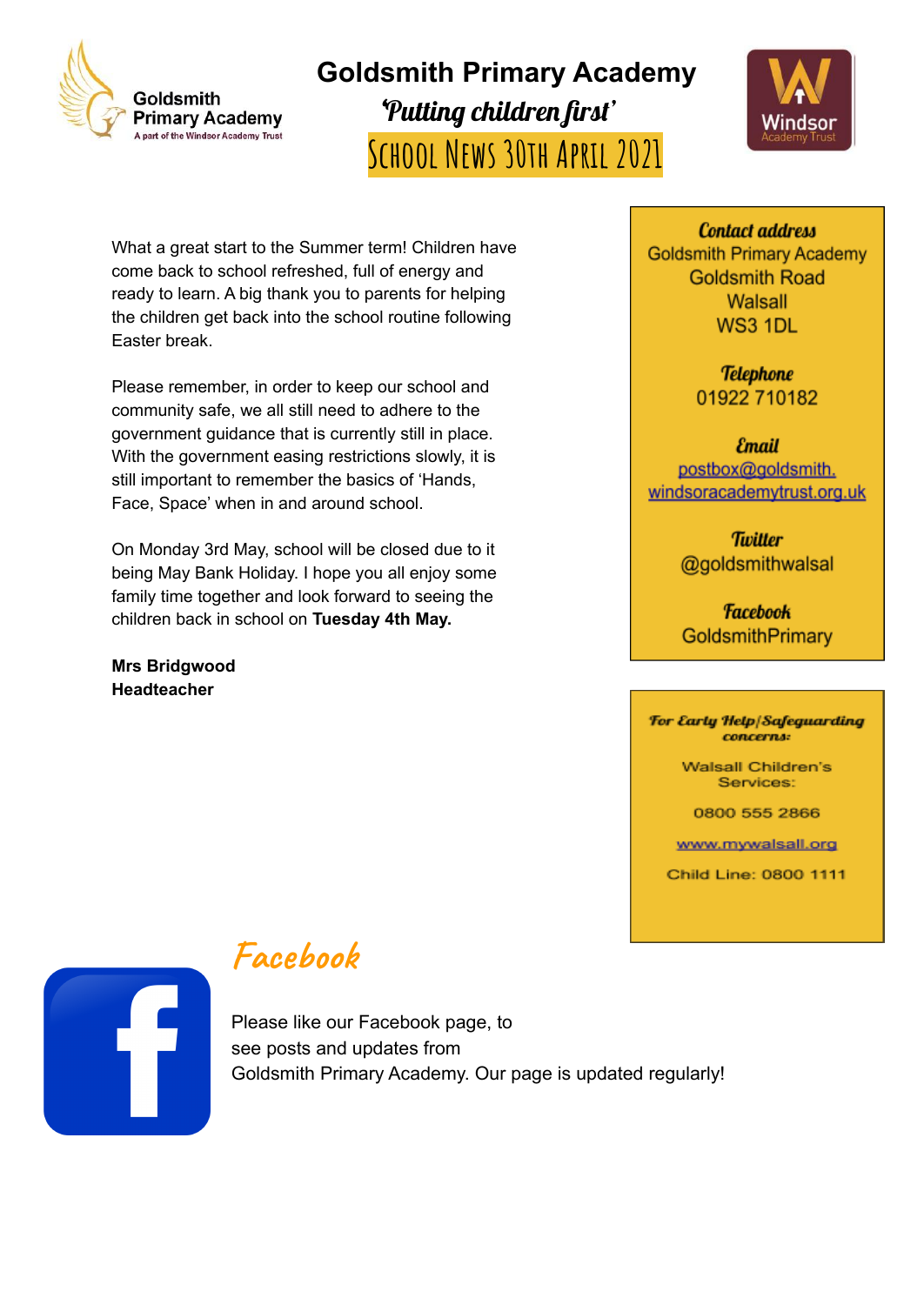**Goldsmith Primary Academy** 'Putting children first' SCHOOL NEWS 30TH APRTL 2021



#### **Parentmail - Information**



Please ensure you download and install the ParentMail App on your phone. All school letters and information will be sent via this App, and also school text service will soon be switching over to the App. If you are struggling with the App please let us know and weill will do our best to assist you

#### **Reminder - Revised PE Days**

Please note the revised PE days for your children. On PE days, children need to attend school in their PE kit:

- **Year 6** Monday/Thursday
- **Year 5** Wednesday/Friday
- **Year 4** Monday/Thursday
- **Year 3** Tuesday/Friday
- **Year 2** Monday/Friday

**School Closures:** 

**Year 1** - Monday/Tuesday (Year 1 and Early Years to wear normal school uniform every day).

### **Important School Dates to Remember!**

Monday 3rd May - Bank Holiday (School Closed) Monday 21st June - Inset Day (School Closed) Monday 28th June - Inset Day (School Closed)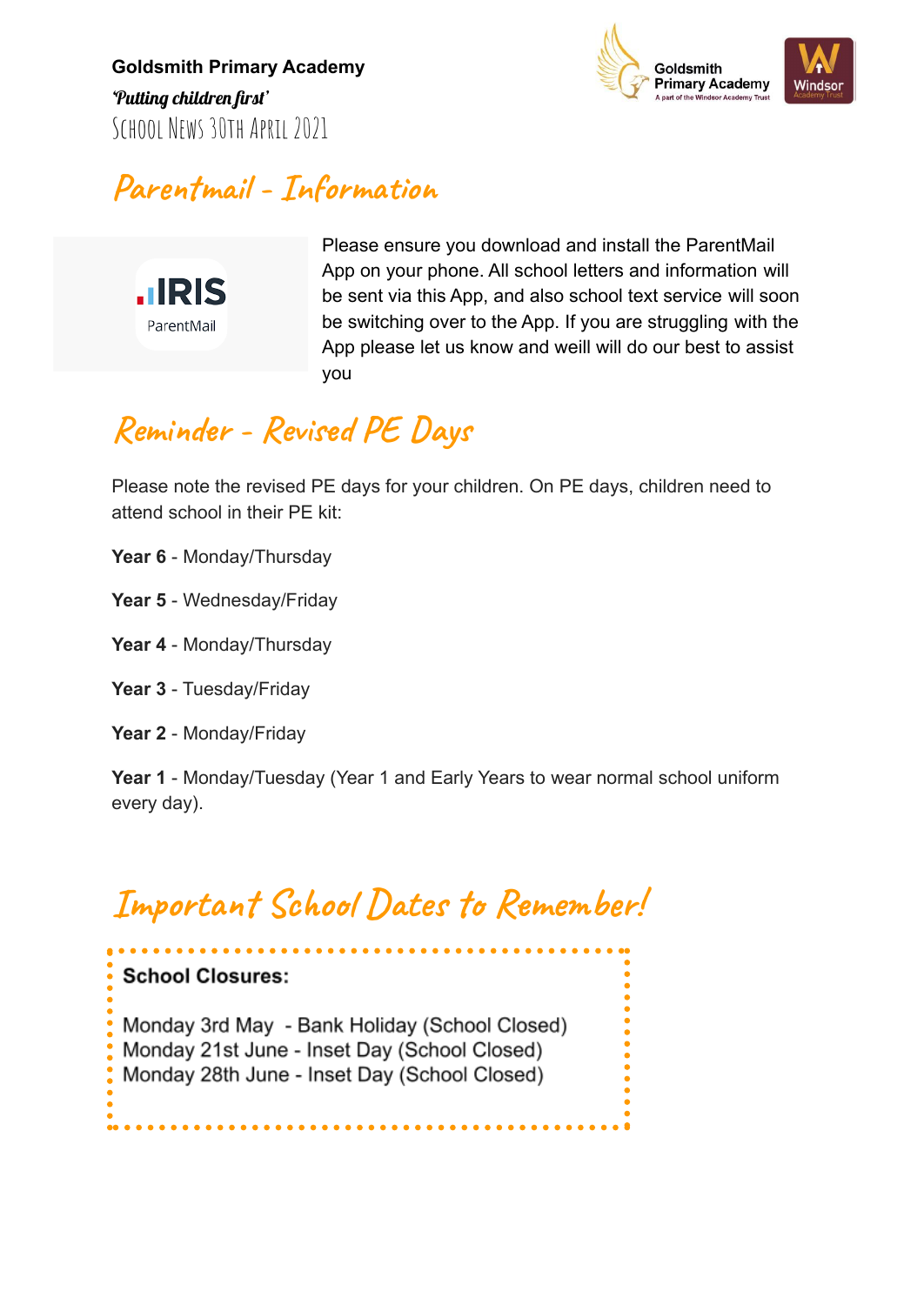**Goldsmith Primary Academy** 'Putting children first' SCHOOL NEWS 30TH APRTL 2021



**Healthy Eating!**



Please see useful information below on how you can help your child eat healthily when preparing their packed lunch for school**.** There are some great ways of introducing vegetables and fruit into lunch boxes in a fun and creative way.

**[Lunchbox Makeover: How to Add More Veg to Your Child's](https://vegpower.org.uk/lunchbox-makeover/) Lunchbox**



#### **Useful Parent Information!**

Healthy and Safe Relationships:

Please see the support links from the NSPCC in regards to helping parents and carers talk to their children about healthy and safe relationships.

**<https://www.nspcc.org.uk/keeping-children-safe/sex-relationships/>**

The below link references the NSPCC New Helpline

**[https://www.nspcc.org.uk/about-us/news-opinion/2021/sexual-abus](https://www.nspcc.org.uk/about-us/news-opinion/2021/sexual-abuse-victims-schools-helpline/) [e-victims-schools-helpline/](https://www.nspcc.org.uk/about-us/news-opinion/2021/sexual-abuse-victims-schools-helpline/)**